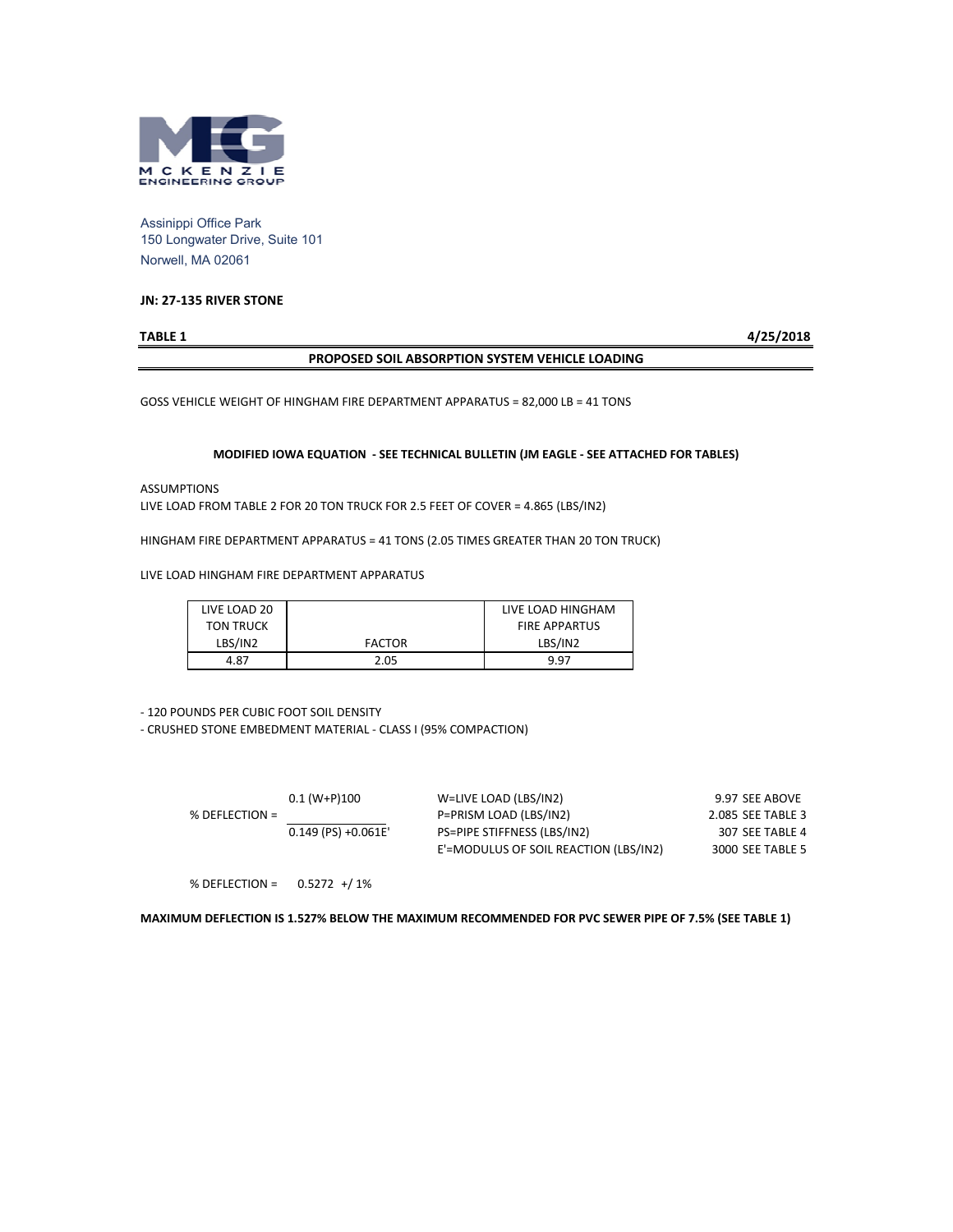

# **TECHNICAL** *Building essentials BULLETIN*

JANUARY 2009

# DEPTH OF BURIAL FOR PVC PIPE

# FLEXIBLE PIPE THEORY

PVC pipes are classified as flexible pipes. They flex without breaking when loaded externally from soil weight and vehicular traffic. Rigid pipes, such as those made of concrete or clay, do not perceptibly flex when loaded and experience wall crushing when their load limit is reached. This mode of failure for rigid pipes has given rise to the terms "crush strength" and "D-Load", but these terms do not apply to PVC pipes.

When a PVC pipe encounters external loading, its diameter will begin to deflect, meaning its sides will move outward and slightly downward. If the pipe is buried in supportive soil, the stiffness of the soil will resist the deflection (see Figure 1). This action and reaction is the key to how a PVC pipe carries external loads.

# **Figure 1**

# **FLEXIBLE PIPE DEFLECTION**

*UNDEFLECTED FLEXIBLE PIPE*

## *DEFLECTED FLEXIBLE PIPE*



The combination of the embedment soil stiffness and the pipe stiffness form a system that acts to support external loads. By itself, the pipe may not support much weight, but the soil/pipe system can have tremendous load capacity.

A PVC pipe's resistance to deflection in an unburied state is measured by its "pipe stiffness". Pipe stiffness is usually less significant than soil stiffness in PVC pipe installations, but in general, a higher pipe stiffness results in a higher load capacity.

Soil stiffness is most affected by the level of compaction achieved, and to a lesser extent by the soil type. Soil stiffness values for various conditions and soil types have been derived through extensive testing.

# CALCULATING ALLOWABLE BURIAL DEPTH

Because a PVC pipe flexes rather than breaks when loaded, the failure criterion is not fracture strength. Instead, a limit is placed on pipe diametric deflection. This limit is expressed in terms of percentage reduction in diameter due to external loading. Industry recommendations for maximum deflection are shown in Table 1.

## **Table 1**

# **MAXIMUM RECOMMENDED DIAMETRIC DEFLECTION**

| <b>PVC Pressure Pipes</b>      | 5%               |
|--------------------------------|------------------|
| <b>PVC Sewer / Drain Pipes</b> | $7\frac{1}{2}\%$ |
| <b>PVC Electrical Conduits</b> | 5%               |

A "failure" of a flexible pipe system from external loading is defined by the point at which the top of the pipe begins to experience inverse curvature. Research has shown this point occurs at a minimum of 30% deflection; recommendations for maximum deflection therefore incorporate safety factors of 4:1 or 6:1.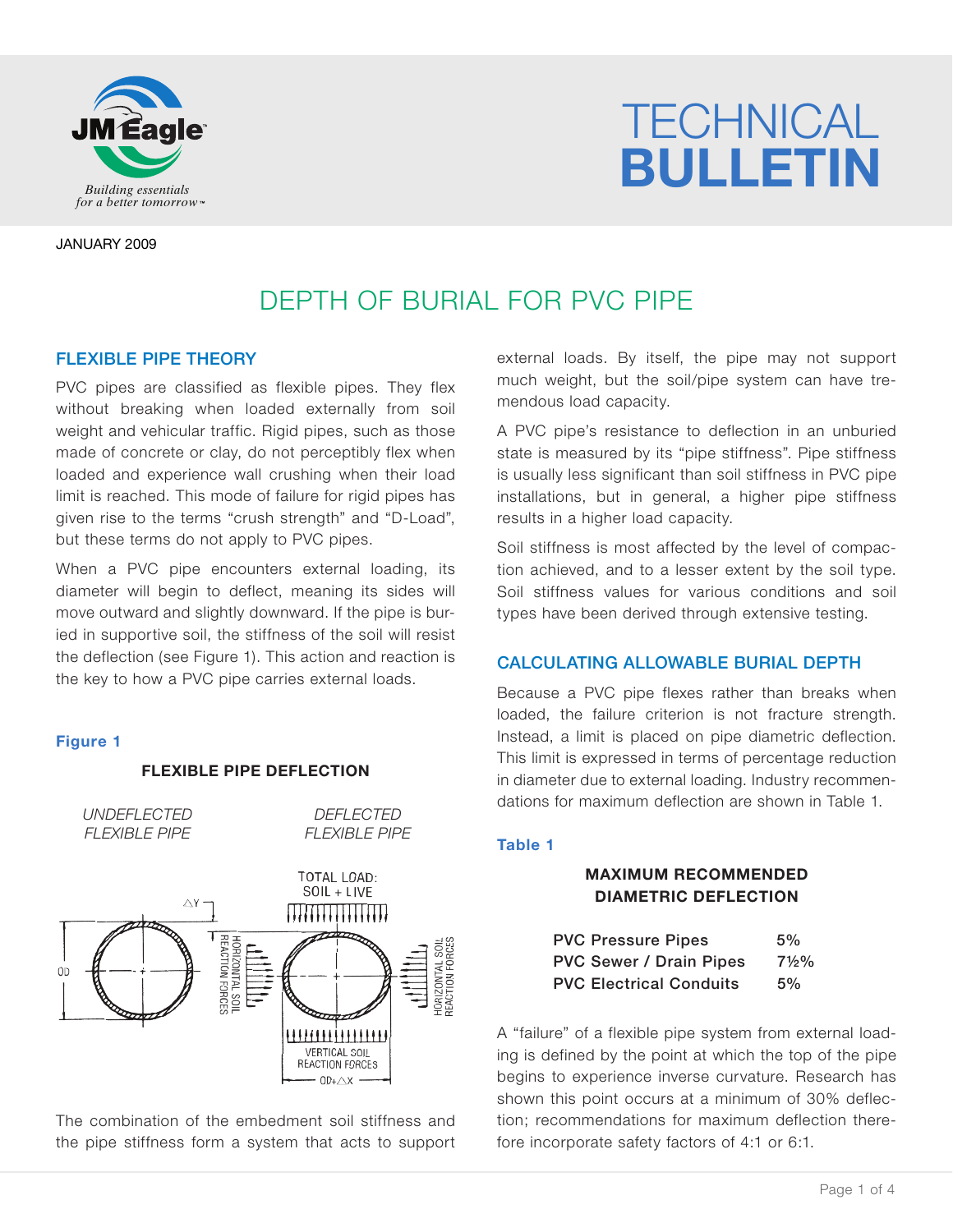In order to determine the suitability of a particular burial depth, a system designer estimates the pipe deflection through the use of an empirical equation called the "Modified Iowa Equation". A simplified, conservative version of the equation is presented below:

## **MODIFIED IOWA EQUATION**

% DEFLECTION = 
$$
\frac{0.1 (W' + P) 100}{0.149 (PS) + 0.061E'}
$$

Where:

**% DEFLECTION** = predicted percentage of diametric deflection.

**W'** = **Live Load** (lbs/in2): pressure transmitted to the pipe from traffic on the ground surface. Live Load values are found in Table 2.

**P** = **Prism Load** (lbs/in<sup>2</sup>): pressure acting on the pipe from the weight of the soil column above the pipe (also called "Dead Load"). Prism Load values are found in Table 3.

**PS** = **Pipe Stiffness (lbs/in2)**: a flexible pipe's resistance to deflection in an unburied state. Pipe Stiffness values for JM Eagle products are found in Table 4.

**E'** = **Modulus of Soil Reaction (lbs/in2):** stiffness of the embedment soil. Values for Modulus of Soil Reaction are found in Table 5.

#### **Table 2**

| <b>LIVE LOADS ON PVC PIPE</b> |                                                   |         |                                                       |  |  |
|-------------------------------|---------------------------------------------------|---------|-------------------------------------------------------|--|--|
| <b>HEIGHT OF</b>              |                                                   |         | LIVE LOAD TRANSFERRED TO PIPE, (LBS/IN <sup>2</sup> ) |  |  |
| <b>COVER (FT)</b>             | HIGHWAY H2O <sup>1</sup> RAILWAY E80 <sup>2</sup> |         | AIRPORT <sup>3</sup>                                  |  |  |
| $\mathbf{1}$                  | 12.50                                             |         |                                                       |  |  |
| $\overline{2}$                | 5.56                                              | 26.39   | 13.14                                                 |  |  |
| 3                             | 4.17                                              | 23.61   | 12.28                                                 |  |  |
| $\overline{4}$                | 2.78                                              | 18.40   | 11.27                                                 |  |  |
| 5                             | 1.74                                              | 16.67   | 10.09                                                 |  |  |
| 6                             | 1.39                                              | 15.63   | 8.79                                                  |  |  |
| $\overline{7}$                | 1.22                                              | 12.15   | 7.85                                                  |  |  |
| 8                             | 0.69                                              | 11.11   | 6.93                                                  |  |  |
| 10                            | $^{\star}$                                        | 7.64    | 6.09                                                  |  |  |
| 12                            | $^{\star}$                                        | 5.56    | 4.76                                                  |  |  |
| 14                            | $\star$                                           | 4.17    | 3.06                                                  |  |  |
| 16                            | $\star$                                           | 3.47    | 2.29                                                  |  |  |
| 18                            | $\star$                                           | 2.78    | 1.91                                                  |  |  |
| 20                            | $^{\star}$                                        | 2.08    | 1.53                                                  |  |  |
| 22                            | $\star$                                           | 1.91    | 1.14                                                  |  |  |
| 24                            | $\star$                                           | 1.74    | 1.05                                                  |  |  |
| 26                            | $\star$                                           | 1.39    | $\star$                                               |  |  |
| 28                            | $\star$                                           | 1.04    | $\star$                                               |  |  |
| 30                            | $^{\star}$                                        | 0.69    | $\star$                                               |  |  |
| 35                            | $\star$                                           | $\star$ | $\star$                                               |  |  |
| 40                            | $\star$                                           | $\star$ | $\star$                                               |  |  |

Simulates 20 ton truck traffic + impact.

<sup>3</sup> 180,000 lbs. dual tandem gear assembly; 26-inch spacing between tires and 66-inch center-tocenter spacing between fore and aft tires under a rigid pavement 12 inches thick + impact. \* Negligible live load influence.

#### **Table 3**

|                   |                | PRISM LOAD SOIL PRESSURE (LBS/IN2) |                                   |                |                |
|-------------------|----------------|------------------------------------|-----------------------------------|----------------|----------------|
| <b>HEIGHT OF</b>  |                |                                    | <b>SOIL UNIT WEIGHT (LBS/FT3)</b> |                |                |
| <b>COVER (FT)</b> | 100            | 110                                | 120                               | 125            | 130            |
| $\mathbf{1}$      | 0.69           | 0.76                               | 0.83                              | 0.87           | 0.90           |
| $\overline{2}$    | 1.39           | 1.53                               | 1.67                              | 1.74           | 1.81           |
| 3                 | 2.08           | 2.29                               | 2.50                              | 2.60           | 2.71           |
| 4                 | 2.78           | 3.06                               | 3.33                              | 3.47           | 3.61           |
| 5                 | 3.47           | 3.82                               | 4.17                              | 4.34           | 4.51           |
| 6                 | 4.17           | 4.58                               | 5.00                              | 5.21           | 5.42           |
| 7                 | 4.86           | 5.35                               | 5.83                              | 6.08           | 6.32           |
| 8                 | 5.56           | 6.11                               | 6.67                              | 6.94           | 7.22           |
| 9                 | 6.25           | 6.88                               | 7.50                              | 7.81           | 8.13           |
| 10                | 6.94           | 7.64                               | 8.33                              | 8.68           | 9.03           |
| 11                | 7.64           | 8.40                               | 9.17                              | 9.55           | 9.93           |
| 12                | 8.33           | 9.17                               | 10.00                             | 10.42          | 10.83          |
| 13                | 9.03           | 9.93                               | 10.83                             | 11.28          | 11.74          |
| 14                | 9.72           | 10.69                              | 11.67                             | 12.15          | 12.64          |
| 15                | 10.42          | 11.46                              | 12.50                             | 13.02          | 13.54          |
| 16                | 11.11          | 12.22                              | 13.33                             | 13.89          | 14.44          |
| 17                | 11.81          | 12.99                              | 14.17                             | 14.76          | 15.35          |
| 18                | 12.50          | 13.75                              | 15.00                             | 15.63          | 16.25          |
| 19                | 13.19          | 14.51                              | 15.83                             | 16.49          | 17.15          |
| 20                | 13.89          | 15.28                              | 16.67                             | 17.36          | 18.06          |
| 21                | 14.58          | 16.04                              | 17.50                             | 18.23          | 18.96          |
| 22                | 15.28          | 16.81                              | 18.33                             | 19.10          | 19.86          |
| 23                | 15.97          | 17.57                              | 19.17                             | 19.97          | 20.76          |
| 24                | 16.67          | 18.33                              | 20.00                             | 20.83          | 21.67          |
| 25                | 17.36          | 19.10                              | 20.83                             | 21.70          | 22.57          |
| 26                | 18.06          | 19.86                              | 21.67                             | 22.57          | 23.47          |
| 27                | 18.75          | 20.63                              | 22.50                             | 23.44          | 24.38          |
| 28                | 19.44          | 21.39                              | 23.33                             | 24.31          | 25.28          |
| 29                | 20.14          | 22.15                              | 24.17                             | 25.17          | 26.18          |
| 30                | 20.83          | 22.92                              | 25.00                             | 26.04          | 27.08          |
| 31                | 21.53          | 23.68                              | 25.83                             | 26.91          | 27.99          |
| 32                | 22.22          | 24.44                              | 26.67                             | 27.78          | 28.89          |
| 33                | 22.92          | 25.21                              | 27.50                             | 28.65          | 29.79          |
| 34                | 23.61          | 25.97                              | 28.33                             | 29.51          | 30.69          |
| 35                | 24.31          | 26.74                              | 29.17                             | 30.38          | 31.60          |
| 36                | 25.00          | 27.50                              | 30.00                             | 31.25          | 32.50          |
| 37                | 25.69          | 28.26                              | 31.67                             | 32.12          | 33.40          |
| 38                | 26.39          | 29.03                              | 32.50                             | 32.99          | 34.31          |
| 39                | 27.08          | 29.79                              | 33.33                             | 33.85          | 35.21          |
| 40                | 27.78          | 30.56                              | 34.17                             | 34.72          | 36.11          |
| 41                | 28.47          | 31.32                              | 35.00                             | 35.59          | 37.01          |
| 42                | 29.17          | 32.08                              | 35.83                             | 36.46          | 37.92          |
| 43                | 29.86          | 32.85                              | 36.67                             | 37.33          | 38.82          |
| 44                | 30.56          | 33.61                              | 37.50                             | 38.19          | 39.72          |
| 45                | 31.25          | 34.38                              | 38.33                             | 39.06          | 40.63          |
| 46                | 31.94          | 35.14                              | 39.17                             | 39.93          | 41.53          |
| 47<br>48          | 32.64          | 35.90                              | 40.00                             | 40.80          | 42.43          |
| 49                | 33.33<br>34.03 | 36.67<br>37.43                     | 41.67<br>42.53                    | 41.67<br>42.53 | 43.33<br>44.24 |
| 50                | 34.72          | 38.19                              | 43.40                             | 43.40          | 45.14          |

Simulates 80,000 lb/ft railway load + impact.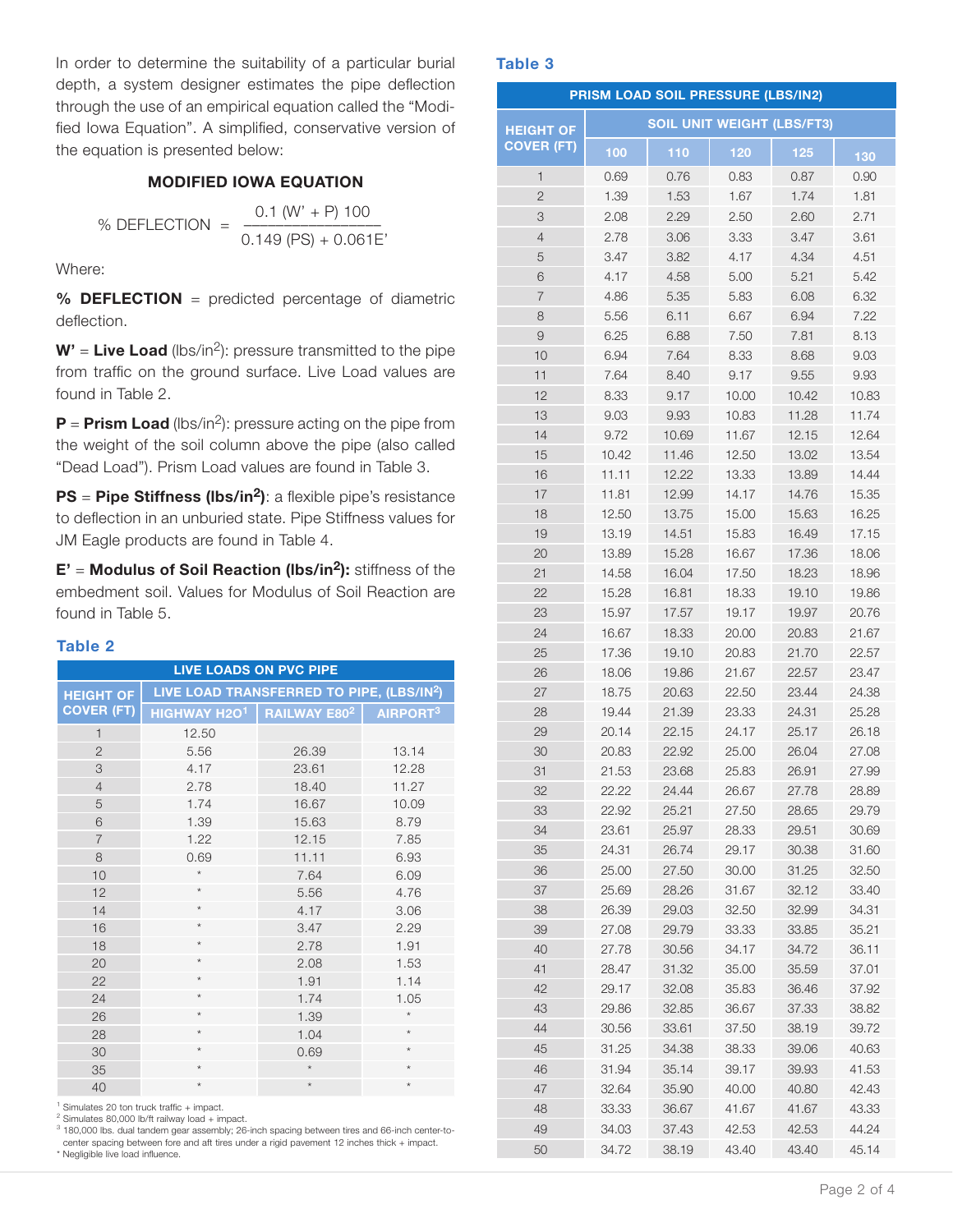#### **Table 5**

|                             | AVERAGE VALUES OF MODULUS OF SOIL REACTION, E' (FOR INITIAL FLEXIBLE PIPE DEFLECTION)                                                                                                                                                            |                                                                                  |                                                   |                                                           |                                                  |  |
|-----------------------------|--------------------------------------------------------------------------------------------------------------------------------------------------------------------------------------------------------------------------------------------------|----------------------------------------------------------------------------------|---------------------------------------------------|-----------------------------------------------------------|--------------------------------------------------|--|
|                             | <b>PIPE BEDDING MATERIALS</b>                                                                                                                                                                                                                    |                                                                                  |                                                   | E' FOR DEGREE OF COMPACTION OF PIPE ZONE BACKFILL (PSI)   |                                                  |  |
| <b>SOIL</b><br><b>CLASS</b> | SOIL TYPE<br>(Unified Classification System <sup>a</sup> )                                                                                                                                                                                       | Loose                                                                            | Slight $<$ 85% Proctor,<br>< 40% relative density | Moderate 85% - 95% Proctor,<br>40% - 70% relative density | High $> 95\%$ Proctor,<br>> 70% relative density |  |
| <b>Class V</b>              | Fine-grained Soils (LL>50) <sup>b</sup> Soils with medium to high plasticity<br>CH. MH. CH-MH                                                                                                                                                    | No data available; consult a competent soils<br>engineer; Otherwise use $E' = 0$ |                                                   |                                                           |                                                  |  |
| <b>Class IV</b>             | Fine-grained Soils ( $LL < 50$ )Soils with medium to no plasticity<br>CL, ML, ML-CL, with less than 25% coarse-grained particles                                                                                                                 | 50                                                                               | 200                                               | 400                                                       | 1.000                                            |  |
|                             | Fine-grained Soils (LL < 50) Soils with medium to no plasticity CL, ML, ML-CL,<br><b>Class III</b> with more than 25% coarse-grained particles 1004001,0002,000 Coarse-<br>grained Soils with Fines GM, GC, SM, SCC contains more than 12% fines | 100                                                                              | 400                                               | 1.000                                                     | 2.000                                            |  |
| Class II                    | Coarse-grained Soils with Little or No Fines GW, GP, SW, SPC<br>contains less than 12% fines                                                                                                                                                     | 200                                                                              | 1.000                                             | 2.000                                                     | 3.000                                            |  |
| Class I                     | <b>Crushed Rock</b>                                                                                                                                                                                                                              | 1.000                                                                            | 3.000                                             | 3.000                                                     | 3.000                                            |  |
|                             | Accuracy in Terms of Percentage Deflection                                                                                                                                                                                                       | $+2$                                                                             | $+2$                                              | ±1                                                        | $\pm 0.5$                                        |  |

a ASTM Designation D 2487, USBR Designation E-3

 $b$  LL = Liquid limit

<sup>c</sup> Or any borderline soil beginning with one of these symbols (i.e. GM-GC, GC-SC)<br><sup>d</sup> For ± 1% accuracy and predicted deflection of 3%, actual deflection would be between 2% and 4%.

Note: Values applicable only for fills less than 50ft (15m). Table does not include any safety factor. For use in predicting initial deflections only; appropriate Deflection Lag Factor must be applied for longterm deflections. If bedding falls on the borderline between two compaction categories, select lower E' value or average the two values. Percentage Proctor based on laboratory maximum dry density from test standards using about 12,500 ft-lb/cu ft (598,000 J/m<sup>3</sup>) (ASTM D 698, AASHTO T-99, USBR Designation E-11). 1psi = 6.9kN/m<sup>2</sup>.

Source: "Soil Reaction for Buried Flexible Pipe" by Amster K. Howard, U.S. Bureau of Reclamation, Denver Colorado. Reprinted with permission from American Society of Civil Engineers Journal of Geotechnical Engineering Division, January 1977, pp. 33-43.

A pipe system designer uses this equation to predict PVC pipe deflection given type of PVC pipe, burial depth, soil density, type of traffic, type of embedments oil, and compaction density of embedment soil. The designer then compares the predicted deflection to there commended maximum deflection in Table 1 to check if the burial depth is appropriate.

# Example 1: Shallow Burial

A pipe system designer is interested in using ASTM D3034 SDR 35 PVC sewer pipe in a shallow-burial installation with the following characteristics: -1 foot burial depth:

- 120 pounds per cubic foot soil density
- H20 highway traffic
- sand embedment material
- 90% Proctor density embedment soil compaction

% DEFLECTION = 
$$
\frac{0.1 (P+W^{1}) 100}{0.149 (PS) + 0.061E^{1}}
$$

% DEFLECTION = 
$$
\frac{0.1 (0.83 + 12.5) 100}{0.149 (46) + 0.061 (2,000)}
$$

$$
\%
$$
 DEFLECTION = 1.0 ±1%

The maximum predicted deflection is 2.0%, well below the maximum recommended for PVC sewer pipe in Table 1 of  $7\frac{1}{2}\%$ .

**Minimum Burial Depth:** The minimum recommended burial depth for PVC pipes beneath a highway is

one foot. This recommendation assumes proper specification of embedment materials and compaction, and proper installation.

# Example 2: Deep Burial

A pipe system designer is interested in using ASTM D3034 SDR 35 PVC sewer pipe in a deep-burial installation with the following characteristics:

- 45 foot burial depth
- 120 pounds per cubic foot soil density
- H20 highway traffic (Note: Live loads are negligible for deep burials)
- sand embedment material
- 90% Proctor density embedment soil compaction

% DEFLECTION = 
$$
\frac{0.1 (P+W') 100}{0.149 (PS) + 0.061E'}
$$
  
% DEFLECTION = 
$$
\frac{0.1 (37.5 + 0) 100}{0.149 (46) + 0.061 (2,000)}
$$

% DEFLECTION =  $1.0 \pm 1\%$ 

The maximum predicted deflection is 3.9%, well below the maximum recommended for PVC sewer pipe in Table 1 of  $7\frac{1}{2}\%$ .

For more information, see the following JM Eagle Technical Bulletins:

- PVC Pipe Trench Construction
- Deflection Testing of PVC Sewer Pipe
- PVC Sewer and Drain Pipe Burial Depth Charts
- PVC Water Pipe Burial Depth Charts